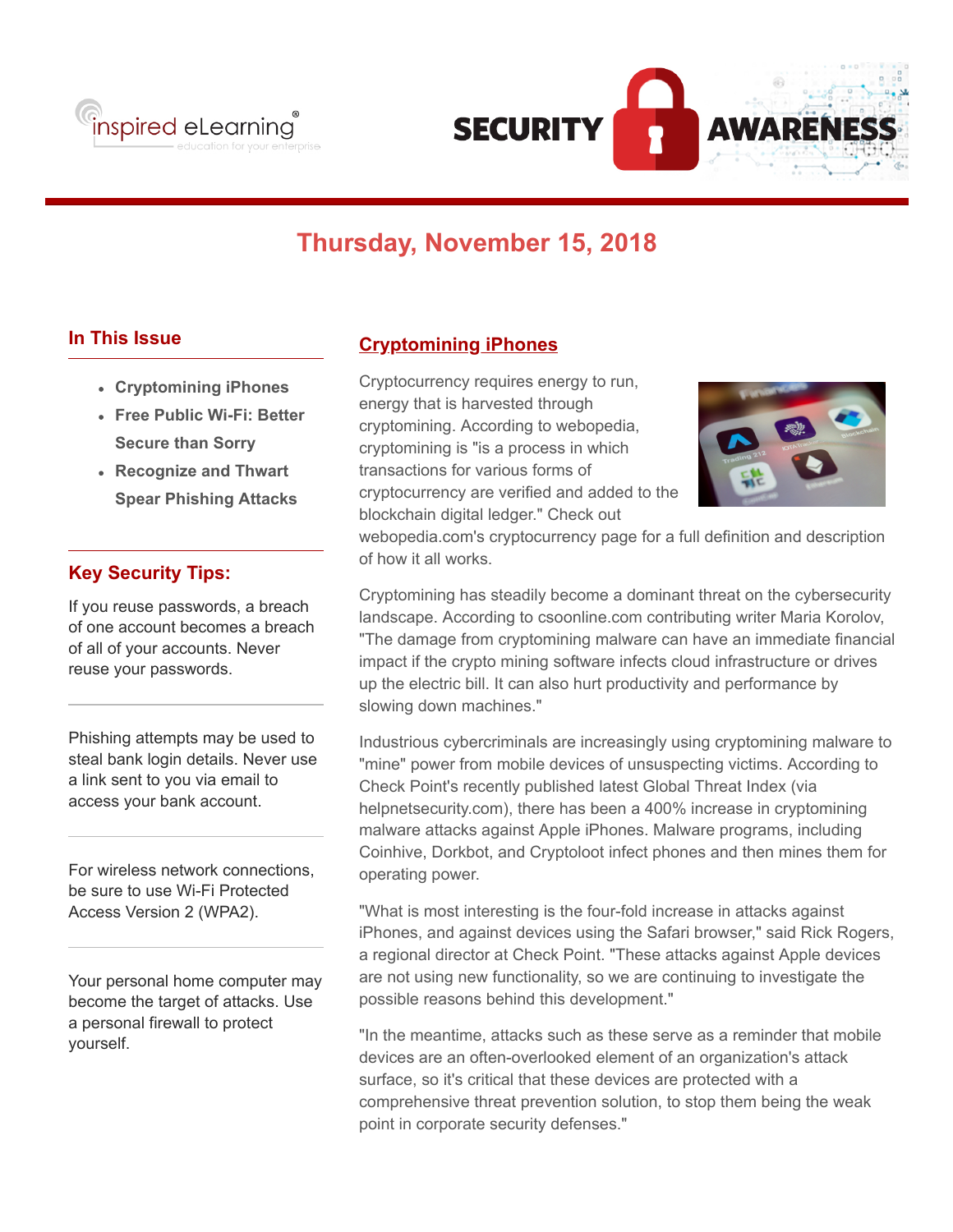### **Free Public Wi-Fi: Better Secure than Sorry**

When you're out and about, perhaps stopping by a coffee shop, it's hard to pass up signs for "Free Wi-Fi," especially when you need to check your email. However, ask yourself, is connecting to said free Wi-Fi and putting yourself at risk for potential hackers to intercept worth it?



Another risk is connecting to a phony Wi-Fi access point, or "Evil Twin." In these attacks, hackers create fake and unsecured Wi-Fi access points with names like the authentic networks. If you join these fake access points, your information could be captured by the cybercriminal and potentially used to make unwanted purchases or commit even more crimes.

If you must use public Wi-Fi, here are some precautions to help keep you safe:

- Ask for the correct name of the Wi-Fi hotspot if they use a protected Wi-Fi network.
- Never access sensitive personal, business or financial information on any form of public Wi-Fi.
- Use a VPN whenever possible, and especially if accessing any form of sensitive information.
- Mange how you connect to these networks by disabling autoconnect to Wi-Fi and turning off file sharing on your device.
- Only use apps that encrypt your data.

But always ask yourself first, do you really need to connect to free, public Wi-Fi?

## **Recognize and Thwart Spear Phishing Attacks**

Spear phishing is an email scam targeted towards a specific individual, organization or business. Like the name implies, spear phishing is a much more targeted approach than "regular" phishing. Rather use a mass phishing email to grab many small victims of little value, scammers attempt to catch just a



handful of big targets that may be worth a lot of money. Spear phishing is often carried out by more experienced scammers who have likely researched their targets to some extent.

In this type of attack, intended victims are sent a fake email that will contain a link to a website controlled by the scammers, or an attachment with malware inside. In spear phishing, however, the email will often be customized to match the specific target organization.

Here are some common situations that spear phishers use to target high priority companies and employees. Notice how they manipulate trust and the mindset of the user in order to gain access.